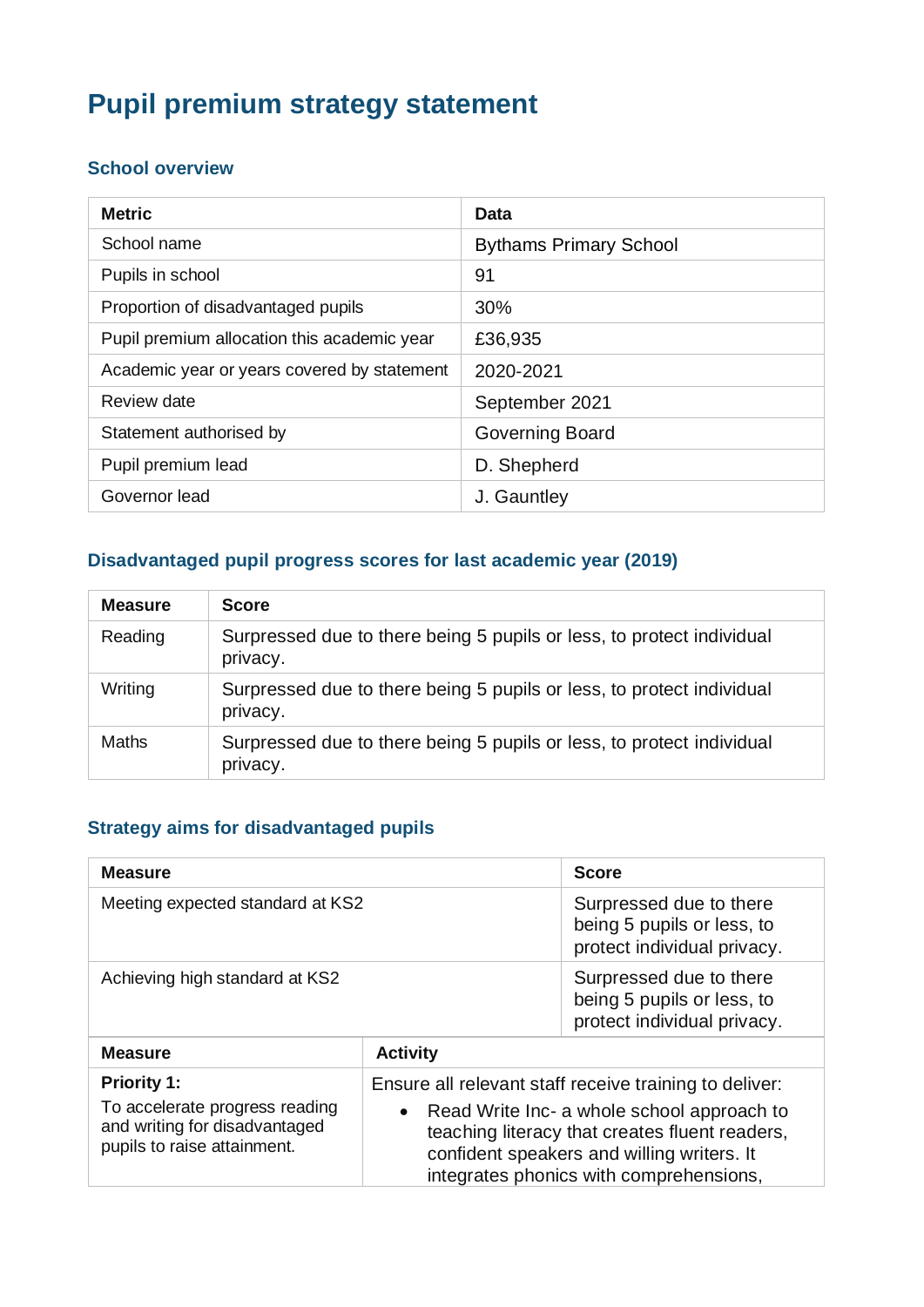|                                                                                                                                       | writing, grammar, spelling and handwriting,<br>using engaging partner work.<br>Precision Teaching- a way of planning an<br>$\bullet$<br>intervention to meet the needs of an individual<br>pupil who is experiencing difficulty with<br>developing and maintaining basic skills (e.g.<br>sight reading words or remembering their<br>phonics).<br>When delivering Read Write Inc and Precision<br>Teaching, vulnerable children work in targeted<br>smaller groups to make accelerated progress. |
|---------------------------------------------------------------------------------------------------------------------------------------|--------------------------------------------------------------------------------------------------------------------------------------------------------------------------------------------------------------------------------------------------------------------------------------------------------------------------------------------------------------------------------------------------------------------------------------------------------------------------------------------------|
| <b>Priority 2:</b><br>To accelerate progress in maths<br>for disadvantaged pupils to raise<br>attainment.                             | Ensure all relevant staff receive training to deliver<br>Mastery Maths through:<br>White Rose maths in KS1<br>Maths No Problem in KS2<br>vulnerable children working in targeted<br>smaller groups to make accelerated<br>progress<br>Purchase scheme resources to embed this teaching<br>across all year groups.                                                                                                                                                                                |
| <b>Priority 3:</b><br>To embed the use of online<br>learning so that there is equity in<br>access to remote learning and<br>homework. | Ensure disadvantaged children:<br>have access to technology to engage in home<br>$\bullet$<br>learning<br>have sufficient internet access to be able to<br>$\bullet$<br>engage in home learning<br>have support to sustain the use of Google<br>Classroom and Tapestry at home, including<br>parental support                                                                                                                                                                                    |
| Barriers to learning these<br>priorities address                                                                                      | Consistency of high quality provision:<br>ensuring all staff are trained to deliver<br>evidence-based teaching<br>minimise lost learning time due to pupils<br>$\bullet$<br>being unable to access classroom learning<br>remotely                                                                                                                                                                                                                                                                |
| Projected spending                                                                                                                    | £30,000 TA wages<br>£1,500 learning resources for maths and English                                                                                                                                                                                                                                                                                                                                                                                                                              |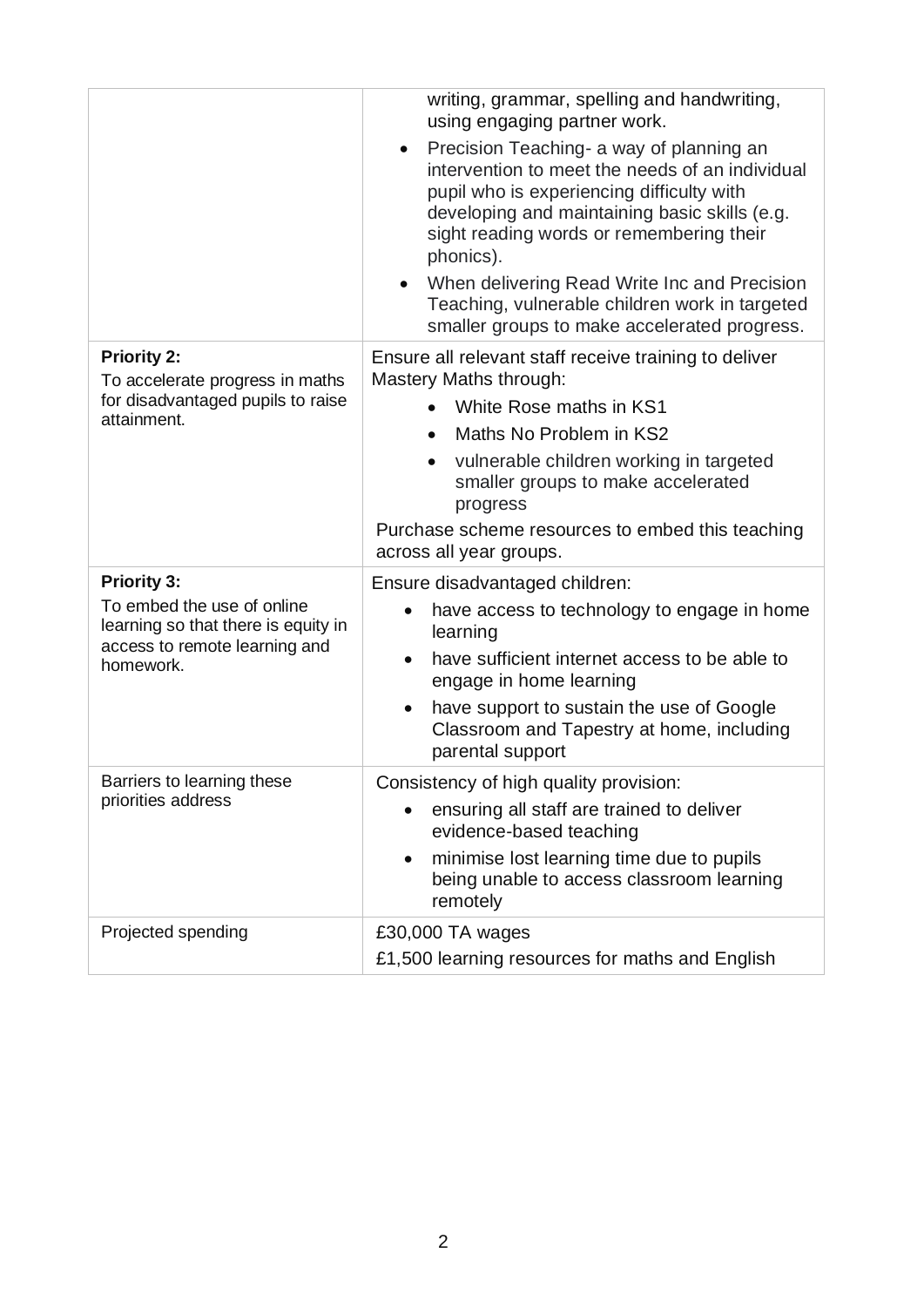# **Teaching priorities for current academic year**

| Aim                     | <b>Target</b>                                                                          | <b>Target date</b> |
|-------------------------|----------------------------------------------------------------------------------------|--------------------|
| Progress in Reading     | Achieve national average progress<br>scores in KS2 reading                             | Sept 2022          |
| Progress in Writing     | Achieve national average progress<br>scores in KS2 writing                             | Sept 2022          |
| Progress in Mathematics | Achieve national average progress<br>scores in KS2 maths                               | Sept 2022          |
| <b>Phonics</b>          | Achieve national average expected<br>standard in PSC                                   | <b>Sept 2022</b>   |
| Other                   | Attendance of disadvantaged children<br>to be at 96% or above the national<br>average. | Sept 2022          |

**Remember to focus support on disadvantaged pupils reaching the expected standard in phonics check at end of year 1.**

#### **Targeted academic support for current academic year**

| <b>Measure</b>                                   | <b>Activity</b>                                                                                                                             |
|--------------------------------------------------|---------------------------------------------------------------------------------------------------------------------------------------------|
| Priority 1                                       | Targeted phonics support for children at risk of not<br>achieving phonics threshold                                                         |
| Priority 2                                       | One-to-one and small group interventions in maths<br>and reading for those children making slow progress<br>towards their expected outcomes |
| Barriers to learning these<br>priorities address | Ensuring evidence-based interventions are delivered<br>consistently to reduce gaps in learning                                              |
| Projected spending                               | £4000                                                                                                                                       |

#### **Wider strategies for current academic year**

| <b>Measure</b> | <b>Activity</b>                                                                                                            |  |
|----------------|----------------------------------------------------------------------------------------------------------------------------|--|
| Priority 1     | To increase pupils' confidence, wellbeing and<br>resilience through the 5 Steps to Wellbeing project<br>and ELSA.          |  |
|                | This will benefit non-eligible children too.                                                                               |  |
| Priority 2     | To increase physical health and wellbeing through<br>participation in extra-curricular opportunities and<br>Forest School. |  |